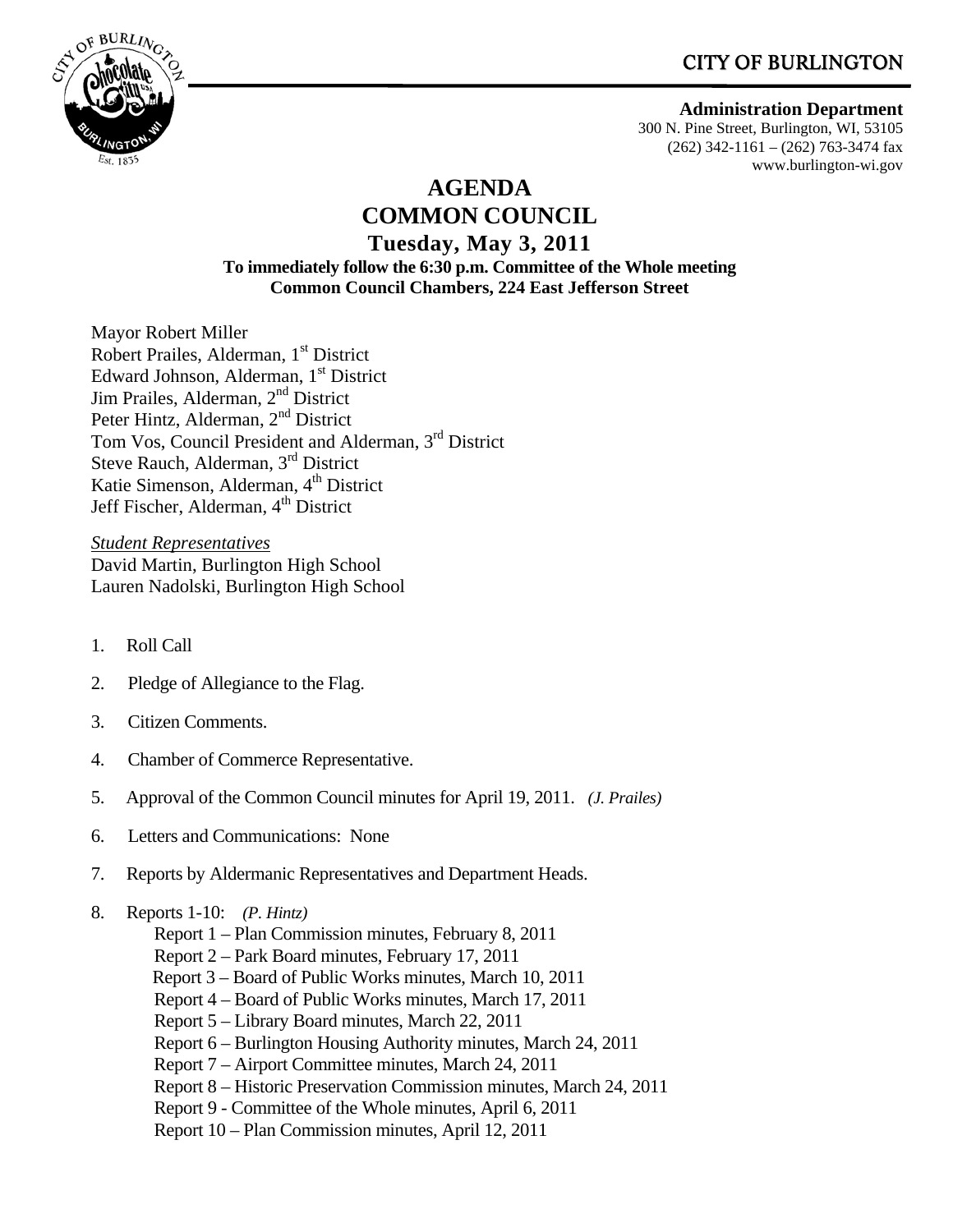- 9. Payment of Vouchers. *(T. Vos)*
- 10. Licenses and Permits. *(S. Rauch)*
- 11. Appointments and Nominations: None

## 12. **PUBLIC HEARINGS:**

A. A Public Hearing to hear public comment regarding amending Section 6-2A of the Municipal Code of the City of Burlington,"Membership Requirements for the Board of Review". *(K. Simenson)*

## 13. **RESOLUTIONS:**

A. Resolution 4477(2) to consider dissolving and terminating TIF District Number Four and authorizing the City Treasurer to distribute excess increment to overlaying taxing districts. This item was discussed at tonight's Committee of the Whole meeting. *(J. Fischer)* 

## 14. **ORDINANCES:** None

### 15. **MOTIONS:**

- A. Motion 11-705 to approve a Certificate of Appropriateness Application in the Historic Preservation Overlay District for 500 N. Pine Street. This item was discussed at tonight's Committee of the Whole meeting. *(R. Prailes)*
- B. Motion 11-706 to approve a Certificate of Appropriateness Application and Sign Permit in the Historic Preservation Overlay District for 573 N. Pine Street. This item was discussed at tonight's Committee of the Whole meeting. *(E. Johnson)*
- C. Motion 11-707 to approve a Certificate of Appropriateness Application and Sign Permit in the Historic Preservation Overlay District for 588 N. Pine Street. This item was discussed at tonight's Committee of the Whole meeting. *(J. Prailes)*
- D. Motion 11-708 to approve a Certificate of Appropriateness Application in the Historic Preservation Overlay District for 596 N. Pine Street. This item was discussed at tonight's Committee of the Whole meeting. *(P. Hintz)*

### 16. **ADJOURN INTO CLOSED SESSION** *(T. Vos)*

- **1.** *Wis. Stats 19.85(1)(c***)**, considering employment, promotion, compensation or performance evaluation data of any public employee over which the governmental body has jurisdiction or exercises responsibility.
	- To discuss contract services between the City of Burlington and Town of Burlington for Police and Fire services.